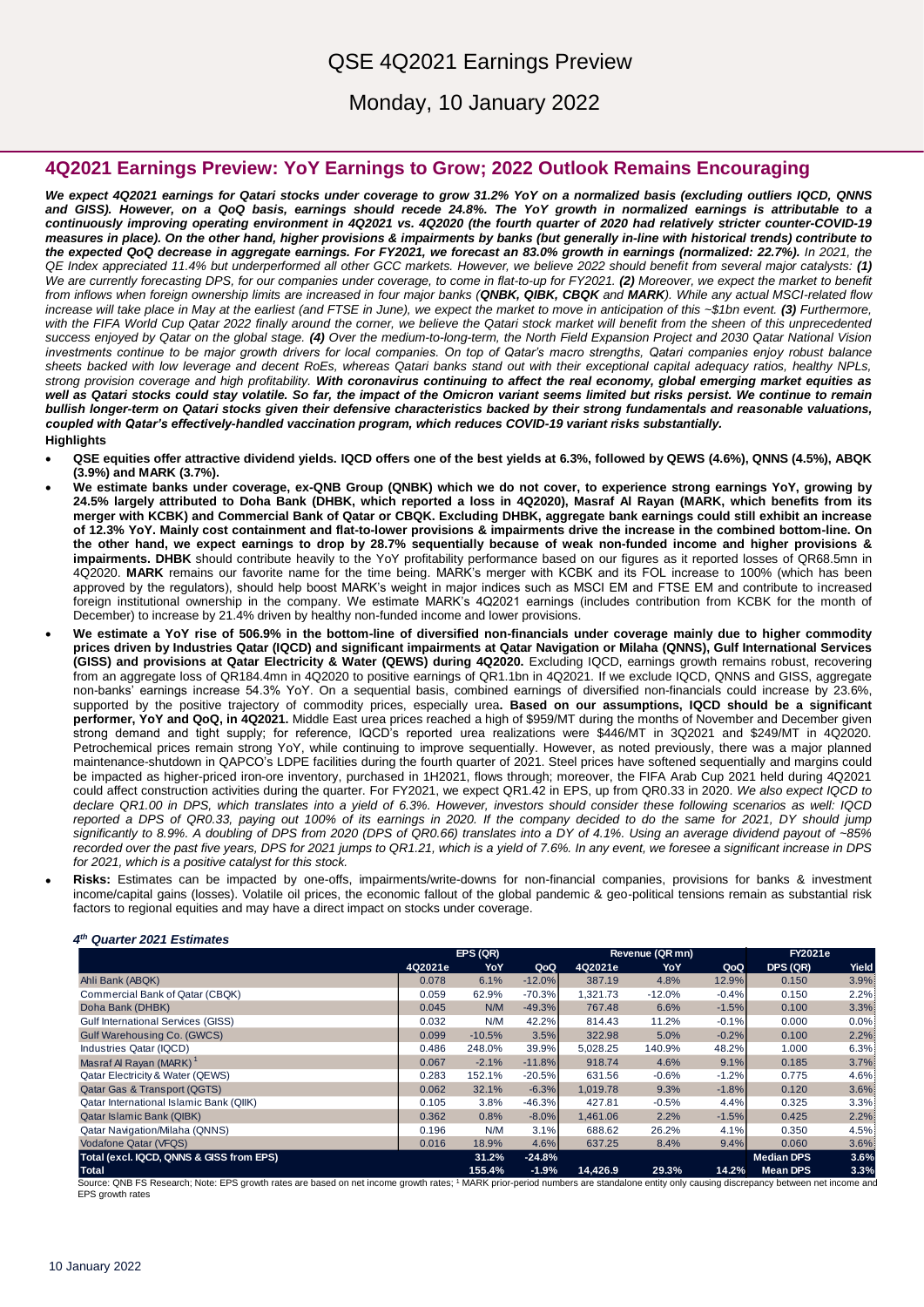# QSE 4Q2021 Earnings Preview

Monday, 10 January 2022

#### *FY2021 Estimates*

|                                                                                                                                                                                         | EPS(QR)       |                |          | Revenue (QR mn) |                |         | Net Income (QR mn) |                |         |
|-----------------------------------------------------------------------------------------------------------------------------------------------------------------------------------------|---------------|----------------|----------|-----------------|----------------|---------|--------------------|----------------|---------|
|                                                                                                                                                                                         | <b>FY2020</b> | <b>FY2021e</b> | YoY      | <b>FY2020</b>   | <b>FY2021e</b> | YoY     | <b>FY2020</b>      | <b>FY2021e</b> | YoY     |
| Ahli Bank (ABQK)                                                                                                                                                                        | 0.273         | 0.270          | $-1.0%$  | .247.33         | 1,417.58       | 13.6%   | 663.06             | 656.74         | $-1.0%$ |
| Commercial Bank of Qatar (CBQK)                                                                                                                                                         | 0.258         | 0.501          | 93.9%    | 4.027.13        | 5,157.82       | 28.1%   | 1,045.68           | 2,027.32       | 93.9%   |
| Doha Bank (DHBK)                                                                                                                                                                        | 0.156         | 0.260          | 67.0%    | 2,937.06        | 3,111.12       | 5.9%    | 482.45             | 805.53         | 67.0%   |
| <b>Gulf International Services (GISS)</b>                                                                                                                                               | (0.171)       | 0.054          | N/M      | 2.998.33        | 3.061.10       | 2.1%    | (318.53)           | 101.02         | N/M     |
| Gulf Warehousing Co. (GWCS)                                                                                                                                                             | 0.403         | 0.380          | $-5.7%$  | 1.233.71        | 1.270.77       | 3.0%    | 235.99             | 222.65         | $-5.7%$ |
| Industries Qatar (IQCD)                                                                                                                                                                 | 0.326         | 1.418          | 334.3%   | 7,399.72        | 14.474.54      | 95.6%   | 1.974.87           | 8.576.14       | 334.3%  |
| Masraf Al Ravan (MARK) <sup>1</sup>                                                                                                                                                     | 0.283         | 0.245          | $-13.3%$ | 3,229.10        | 3,662.51       | 13.4%   | 2,121.04           | 2,279.29       | 7.5%    |
| <b>Qatar Electricity &amp; Water (QEWS)</b>                                                                                                                                             | 1.052         | 1.352          | 28.5%    | 2,586.25        | 2,471.60       | $-4.4%$ | 1,157.69           | 1,487.12       | 28.5%   |
| <b>Qatar Gas &amp; Transport (QGTS)</b>                                                                                                                                                 | 0.209         | 0.243          | 16.1%    | 3.937.04        | 4.035.40       | 2.5%    | 1.160.21           | 1.347.35       | 16.1%   |
| Qatar International Islamic Bank (QIIK)                                                                                                                                                 | 0.532         | 0.572          | 7.4%     | 1,675.48        | 1.741.52       | 3.9%    | 806.01             | 865.56         | 7.4%    |
| Qatar Islamic Bank (QIBK)                                                                                                                                                               | 1.178         | 1.308          | 11.0%    | 5,439.33        | 6,003.41       | 10.4%   | 2,783.49           | 3,091.05       | 11.0%   |
| <b>Qatar Navigation/Milaha (QNNS)</b>                                                                                                                                                   | 0.052         | 0.772          | 1384.6%  | 2,267.33        | 2,723.37       | 20.1%   | 59.11              | 877.50         | 1384.6% |
| <b>Vodafone Qatar (VFQS)</b>                                                                                                                                                            | 0.044         | 0.064          | 45.8%    | 2,199.62        | 2,382.92       | 8.3%    | 185.09             | 269.83         | 45.8%   |
| Total (excl. IQCD, QNNS & GISS from EPS)                                                                                                                                                |               |                | 22.7%    |                 |                |         | 10.640.7           | 13.052.4       | 22.7%   |
| <b>Total</b>                                                                                                                                                                            |               |                | 83.0%    | 41.177.4        | 51.513.7       | 25.1%   | 12.356.2           | 22.607.1       | 83.0%   |
| Source: ONB FS Research: Note: EPS growth rates are based on net income growth rates: 1 MARK prior-period numbers are standalone entity only causing discrepancy between net income and |               |                |          |                 |                |         |                    |                |         |

Source: QNB FS Research; Note: EPS growth rates are based on net income growth rates; 1 MARK prior-period numbers are standalone entity only causing discrepancy between net income and Source, QNB FS P